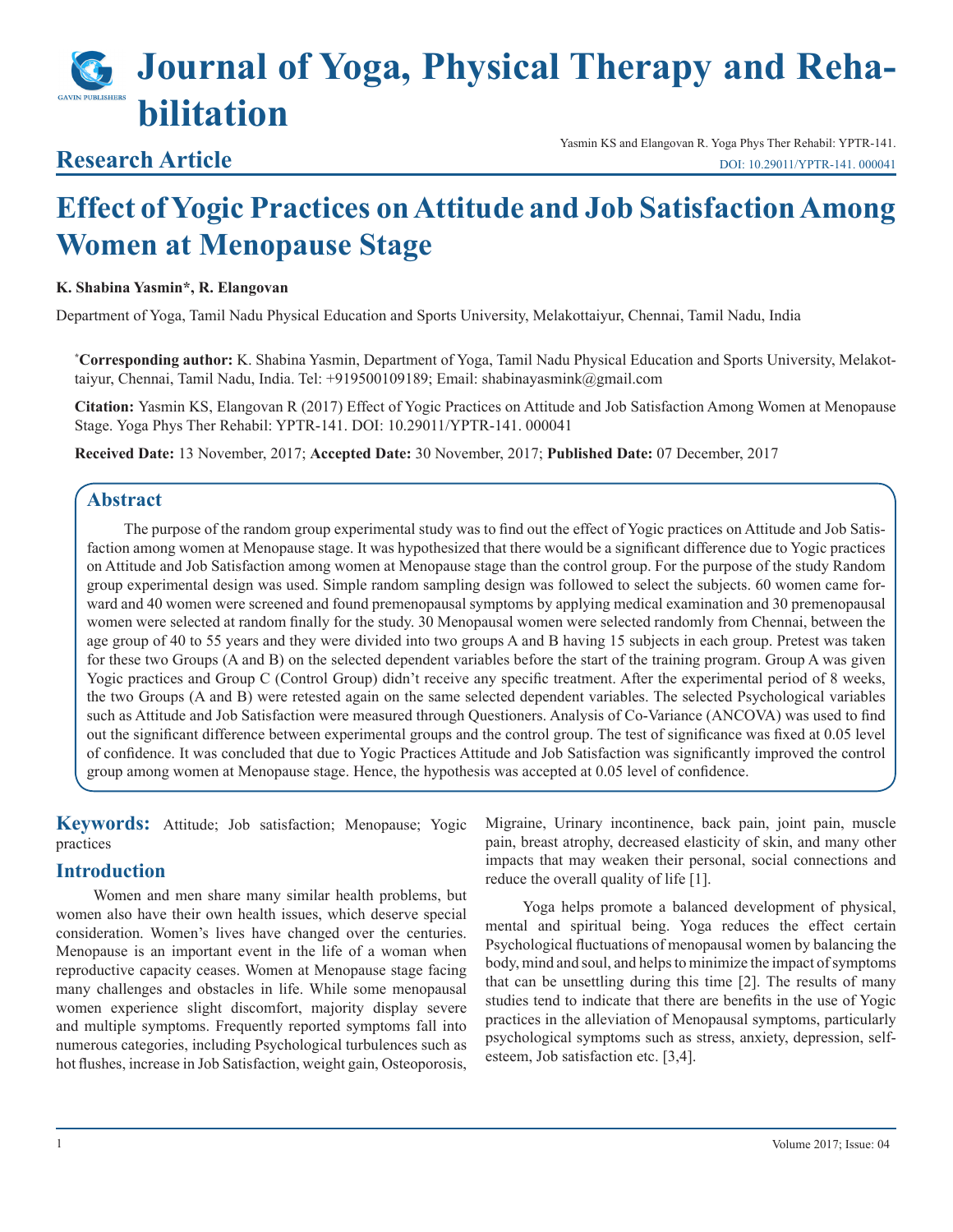**Citation:** Yasmin KS, Elangovan R (2017) Effect of Yogic Practices on Attitude and Job Satisfaction Among Women at Menopause Stage. Yoga Phys Ther Rehabil: YPTR-141. DOI: 10.29011/YPTR-141. 000041

#### **Purpose of the study**

The purpose of the study was to find out the effect of Yogic practices on Attitude and Job Satisfaction among women at Menopause stage.

#### **Hypothesis**

It was hypothesized that there was a significant difference due to Yogic practices on Attitude and Job Satisfaction among women at menopause stage than the control group.

#### **Review of related literature**

Chattha L et al., (2008**)** studied effect of yoga on the climacteric symptoms, perceived stress, and personality in perimenopausal women. One hundred twenty participants (ages 40-55 y) were randomly divided into two study arms, i.e., yoga and control. The yoga group practiced an integrated approach to yoga therapy and avartan dhyan (cyclic meditation), whereas the control group practiced a set of simple physical exercises under supervision of trained teachers for 8 weeks. The assessments were made by Greene Climacteric Scale, Perceived Stress Scale, and Eysenck's Personality Inventory before and after the intervention. Of the three factors of the Greene Climacteric Scale, the Mann-Whitney test showed a significant difference between groups  $(P < 0.05)$  in the vasomotor symptoms, a marginally significant difference  $(P = 0.06)$  in psychological factors but not in the somatic component. Effect sizes were higher in the yoga group for all factors. There was a significantly greater degree of decrease in Perceived Stress Scale scores (P < 0.001, independent samples t test) in the yoga group compared with controls (between-group analysis) with a higher effect size in the yoga group (1.10) than the control (0.27). On the Eysenck's Personality Inventory, the decrease in neuroticism was greater ( $P < 0.05$ ) in the yoga group (effect size  $= 0.43$ ) than the control group (effect size  $= 0.21$ ) with no change in extroversion in either the yoga or control group. Eight weeks of an integrated approach to yoga therapy decreases climacteric symptoms, perceived stress, and neuroticism in perimenopausal women better than physical exercise.

Li, Sixuan MPH et al., (2016) explored the relationship between menopause status and attitude toward menopause, and also its relationship with quality of life (QoL) of Chinese midlife women in Hong Kong. Hong Kong Chinese women aged 40 to 59 years were recruited through computer-generated random telephone dialing. Information was obtained through telephone interviews based on a structured questionnaire. Women were classified into 3 groups: premenopausal, perimenopausal, and postmenopausal. Menopause Belief Scale and Utian Quality of Life Scale (QoL) were used to measure respondents' attitude toward menopause and their QoL. Information on social, health, and lifestyle factors was also collected. The mean age of the participants was  $49.4 \pm 5.2$  years. Respondents generally had a positive attitude toward menopause.

Compared with premenopausal women, postmenopausal women were noted to have significantly higher attitude score toward menopause. No significant differences in QoL score were noted among women of the 3 menopause statuses. Stepwise regression analysis showed that women with more positive attitude toward menopause tended to have higher QoL score. Furthermore, better self-reported health status, doing physical activities, higher education level, being married and non-smoking status were associated with better QoL.

# **Methodology**

For the Purpose of the study Random group experimental design was used. Simple random sampling design was followed to select the subjects. 60 women came forward and 40 women were screened and found premenopausal symptoms by applying medical examination and 30 premenopausal women were selected at random finally for the study. 30 Menopause women were selected randomly from Chennai, between the age group of 40 to 55 years and they were divided into two groups A and B having 15 subjects in each group. Pretest was taken for these two Groups (A and B) on the selected dependent variables before the start of the training program. Group A was undergone Yogic practices for daily 1 hour for 5 days per week for a total period of 8 weeks. These Yoga Practices include Loosening the Joints, Surya Namaskar, Asanas, Pranayama, Meditation and Relaxation techniques. Provided Asanas: Padahastasana, Halasana, Sarvangasana, Matschiasana, Bhujanjasana, Salabasana, Ustasana, Navasana, Arthamatsyasana, Paschimottanasana, Baddhakonasana and Savasana. Provided Pranayama: Surya Bhedana, Nadisodana and Ujjayi [2,5]. Group C (Control Group) was permitted to undergo their normal lifestyle during the course of experiment. After the experimental period of 8 weeks, the two Groups (A and B) were retested again on the same selected dependent variables. Selected Psychological variables - Attitude was measured using Measured using Attitude Questionnaire developed by Cite HR Community Insights and Job Satisfaction was measured through Measured using Job Satisfaction Questionnaire developed by Bubey, B.L., Uppal.K.K and Verma. S.K.Analysis of Co-Variance (ANCOVA) was used to find out the significant difference between experimental group and the control group. The test of significance was fixed at 0.05 level of confidence.

## **Results and Discussions**

The data pertaining to the variables collected from the two groups before and after the training period were statistically analyzed by using Analysis of Covariance (ANCOVA) to determine the significant difference and tested at 0.05 level of confidence.

The obtained F - ratio value for Attitude and Job Satisfaction were greater than the table value, it indicates that there was a significant improvement on Attitude and Job Satisfaction among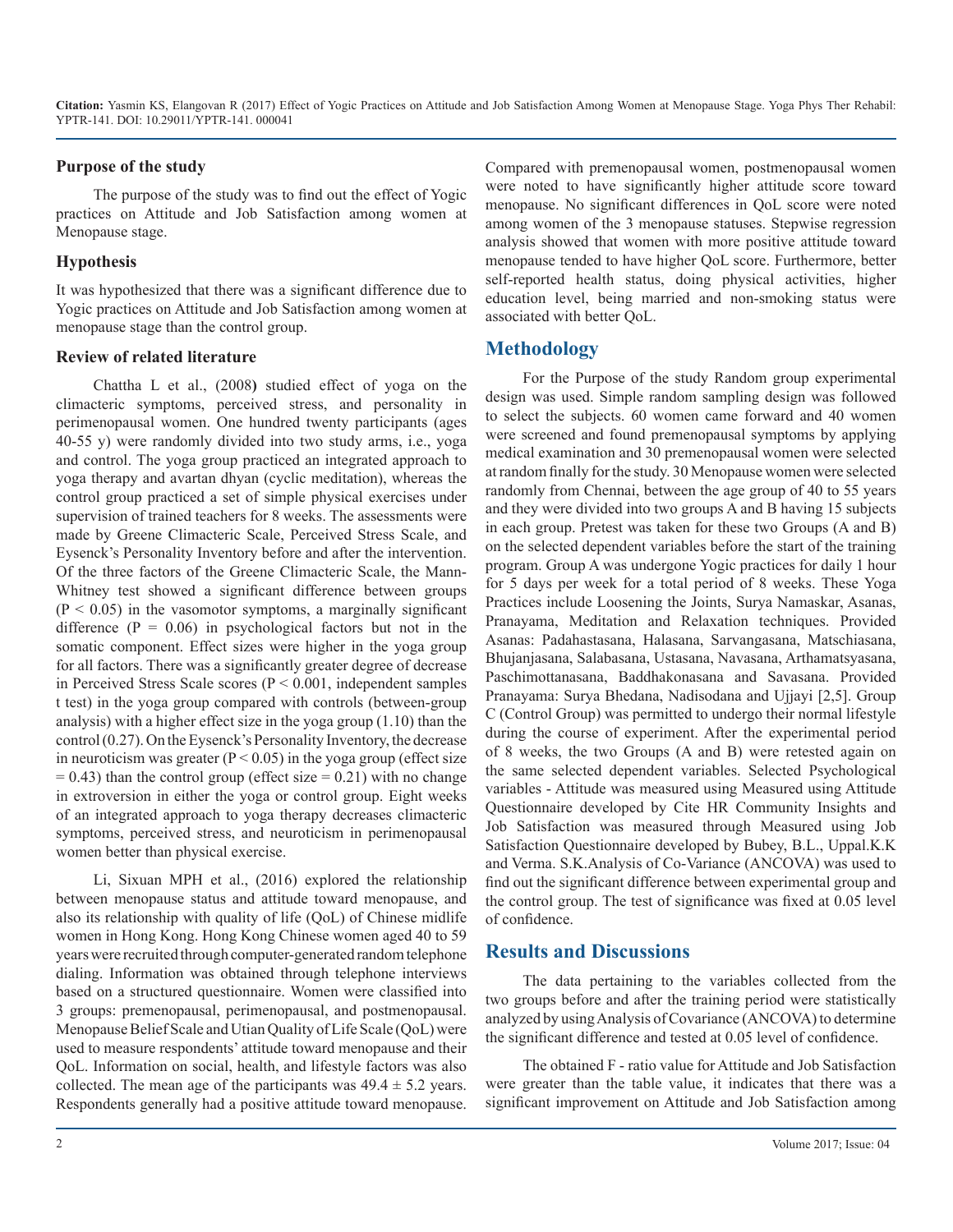**Citation:** Yasmin KS, Elangovan R (2017) Effect of Yogic Practices on Attitude and Job Satisfaction Among Women at Menopause Stage. Yoga Phys Ther Rehabil: YPTR-141. DOI: 10.29011/YPTR-141. 000041

the post-test and adjusted post-test means of the Yoga practices group than the Control Group.

These were shown in the Table 1 and 2.

| <b>Test</b>                                                                                                                        | Group-A<br>Yoga | Group-B<br>Control | <b>Source of Variation</b> | Degrees of<br>Freedom | Sum of<br><b>Squares</b> | <b>Mean Sum of</b><br><b>Squares</b> | <b>F-Ratio</b> |  |  |
|------------------------------------------------------------------------------------------------------------------------------------|-----------------|--------------------|----------------------------|-----------------------|--------------------------|--------------------------------------|----------------|--|--|
| Pre                                                                                                                                | 19.93           | 19.47              | Between                    |                       | 1.63                     | 1.63                                 | 0.12           |  |  |
|                                                                                                                                    |                 |                    | With in                    | 28                    | 366.67                   | 13.1                                 |                |  |  |
| Post                                                                                                                               | 29.73           | 18.93              | Between                    |                       | 874.8                    | 874.8                                | $53.26*$       |  |  |
|                                                                                                                                    |                 |                    | With in                    | 28                    | 459.87                   | 16.42                                |                |  |  |
| Adjusted<br>Post                                                                                                                   | 29.63           | 19.04              | Between                    |                       | 837.74                   | 837.74                               | 58.41*         |  |  |
|                                                                                                                                    |                 |                    | With in                    | 27                    | 387.23                   | 14.34                                |                |  |  |
| "Significant at 0.05 level of confidence (Table F ratio at 0.05 level of confidence for df 1 and $28 = 4.2$ , 1 and $27 = 4.21$ ). |                 |                    |                            |                       |                          |                                      |                |  |  |

**Table 1:** Analysis of co-variance of the means of experimental groups and the control group in attitude (scores in marks).

| <b>Test</b>                                                                                                                 | Group-A<br>Yoga | $Group-B$<br><b>Control</b> | Source of<br><b>Variation</b> | Degrees of<br>Freedom | Sum of<br><b>Squares</b> | <b>Mean Sum of Squares</b> | <b>F-Ratio</b> |  |  |  |
|-----------------------------------------------------------------------------------------------------------------------------|-----------------|-----------------------------|-------------------------------|-----------------------|--------------------------|----------------------------|----------------|--|--|--|
| Pre                                                                                                                         | 51.73           | 51                          | Between                       |                       | 4.03                     | 4.03                       | 0.02           |  |  |  |
|                                                                                                                             |                 |                             | With in                       | 28                    | 4518.93                  | 161.39                     |                |  |  |  |
| Post                                                                                                                        | 30.07           | 50.87                       | Between                       |                       | 3244.8                   | 3244.8                     | 51.78*         |  |  |  |
|                                                                                                                             |                 |                             | With in                       | 28                    | 1754.67                  | 62.67                      |                |  |  |  |
| <b>Adjusted Post</b>                                                                                                        | 30.02           | 50.91                       | Between                       |                       | 3268.68                  | 3268.68                    | $52.13*$       |  |  |  |
|                                                                                                                             |                 |                             | With in                       | 27                    | 1692.91                  | 62.7                       |                |  |  |  |
| *Significant at 0.05 level of confidence (Table F ratio at 0.05 level of confidence for df 1 and 28 = 4.2, 1 and 27 = 4.21) |                 |                             |                               |                       |                          |                            |                |  |  |  |

\*Significant at 0.05 level of confidence (Table F ratio at 0.05 level of confidence for df 1 and  $28 = 4.2$ , 1 and  $27 = 4.21$ ).

Table 2: Analysis of co-variance of the means of experimental groups and the control group in job satisfaction- lesser the scores more job satisfaction (scores in marks).

The results of the study on the selected variables showed that for the Group A and B, Attitude and Job Satisfaction were significantly improved due to the influences of Yogic practices. Hence, the hypothesis was accepted at 0.05 level of confidence. The pre- test, post- test and the adjusted post-test mean values of Yoga Group and Control Group on Attitude and Job Satisfaction were graphically presented in Figure 1 & Figure 2.